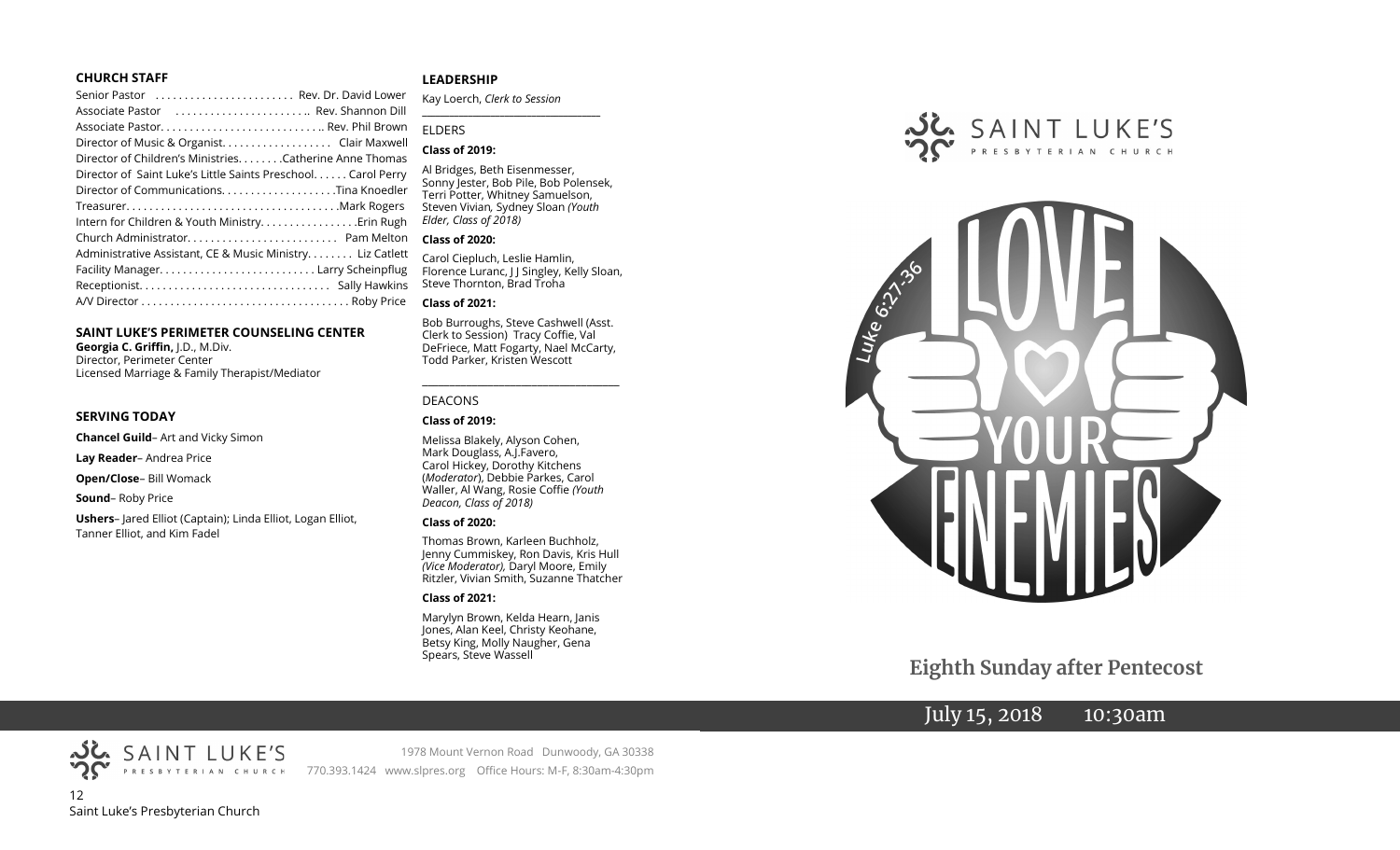

1978 Mount Vernon Road • Dunwoody, Georgia 30338 770.393.1424 • www.slpres.org

#### **July 15, 2018**

Eighth Sunday after Pentecost

#### **Liturgical Color:** Green

*Liturgical colors can orient us to the season of the church year and help to engage the sense of sight in worship. Green denotes Ordinary Time; time which is not marked by a specific festival or season.*

## **SUNDAY SCHEDULE**

8:30am Chapel Communion Service 9:30am Sunday School 10:30am Sanctuary Worship Service

*Nursery available at all services and Sunday School.* 

## MISSION

Responding to God's call and empowered by the Holy Spirit, we invite all to join us in knowing, serving, and sharing Jesus Christ here and around the world.

VISION To be a beacon of faith, hope, and love– every member an active disciple in Christ's ministry.

## **WELCOME, GUESTS!**

We are delighted you are worshipping with us.

**DURING** the Welcome, please print the requested information on the Friendship Pad and pass the Friendship Pad down the pew.

**AFTER** the worship service, please join us outside the Sanctuary where our Pastors or a church officer will be available to answer questions and provide you with a loaf of freshly-baked bread.

**FOR MORE** information about our programs, ministries or membership, please contact one of our Pastors at 770.393.1424, or visit our website: slpres.org.

## **THAT ALL MAY WORSHIP**

**ASSISTIVE** A hearing loop is  $\mathcal{D}_{\mathbf{r}}$ accessible by switching hearing aids to T-coil. Also, large print hymnals and back cushions are available. Please contact an usher for further assistance.

**CHILDREN** are a precious part of our church family, and we welcome them in worship. Worship notebooks and tactile activities are available on the back ledges of the sanctuary for preschool and elementary ages. Each week, children are invited to walk up for an age-appropriate message during "Tell Us Our Story." After that time, they may remain in worship, go to Faithful Friends (K-2nd) or go to child care (PreK and younger).

#### **SOME SAINT LUKE'S UPCOMING EVENTS MARK YOUR CALENDAR**

•Sunday, August 5- Blessing of the Backpacks at services

- •Sunday, August 5- Float Your Boat Fellowship Gathering, 11:30am
- •Saturday, August 11- Football Forecast w/ Tony Barnhart at 8am
- •Sunday, August 12- Family Promise Week & LifeSouth Blood Drive
- •Sunday, August 19- RISE Against Hunger Event
- •Sunday, August 26- Kickoff Pancake Breakfast & Wax Museum
- •Wednesday, September 19- FEAST Begins

Other events are still being finalized.

Keep your eyes open for details on The Greatest Showman Sing-A-Long in the fall. Of course, look for news on the big reveal of The New Testament section, Bible Timeline!

#### **FAMILY PROMISE, COMING SOON** — As

we think about Independence Day from this past week, we have the opportunity to help homeless children and their parents achieve independence through Family Promise. Your generosity of time and talents helps these families stay together instead of going to shelters where older boys could be separated from the rest of the family. That's an amazing gift. Speaking of amazing gifts, Family Promise of North Fulton / DeKalb has welcomed Andrea Brantley as our new Executive Director. Be sure to tell her hi when you see her at Saint Luke's and - if you are so called - let her know if you have talents you'd like to share with the broader program.

Sunday, August 12- Sunday, August 19 is when our guests will next be staying at Saint Luke's. School will have started in DeKalb and Fulton counties by then. Our signup: [https://tinyurl.com/FPSLPC2018](https://tinyurl.com/FPSLPC2018-08)-08.

#### **SCHOOL SUPPLIES FOR FAMILY PROMISE!**

As you shop with Back to School sales, you might consider picking up a few items for the children in Family Promise. Since kids of many ages enter the program at different times of the year, we'd like to stock the Day Center here at Saint Luke's with the things those kids will be needing for homework and other assignments. Please drop items in the marked bin in our main lobby between now and Sunday, August 5 – which is our annual Blessing of the Backpacks during both worship services. Items needed include:

Crayons – jumbo and Small manual pencil regular Washable Markers No. 2 Pencils Colored pencils Index cards Glue sticks Erasers Kids' scissors Pencil pouches sharpeners Notebook Filler Paper Composition Books Rulers Pocket Folders **Highlighters** Sm. packets of tissues **Backpacks**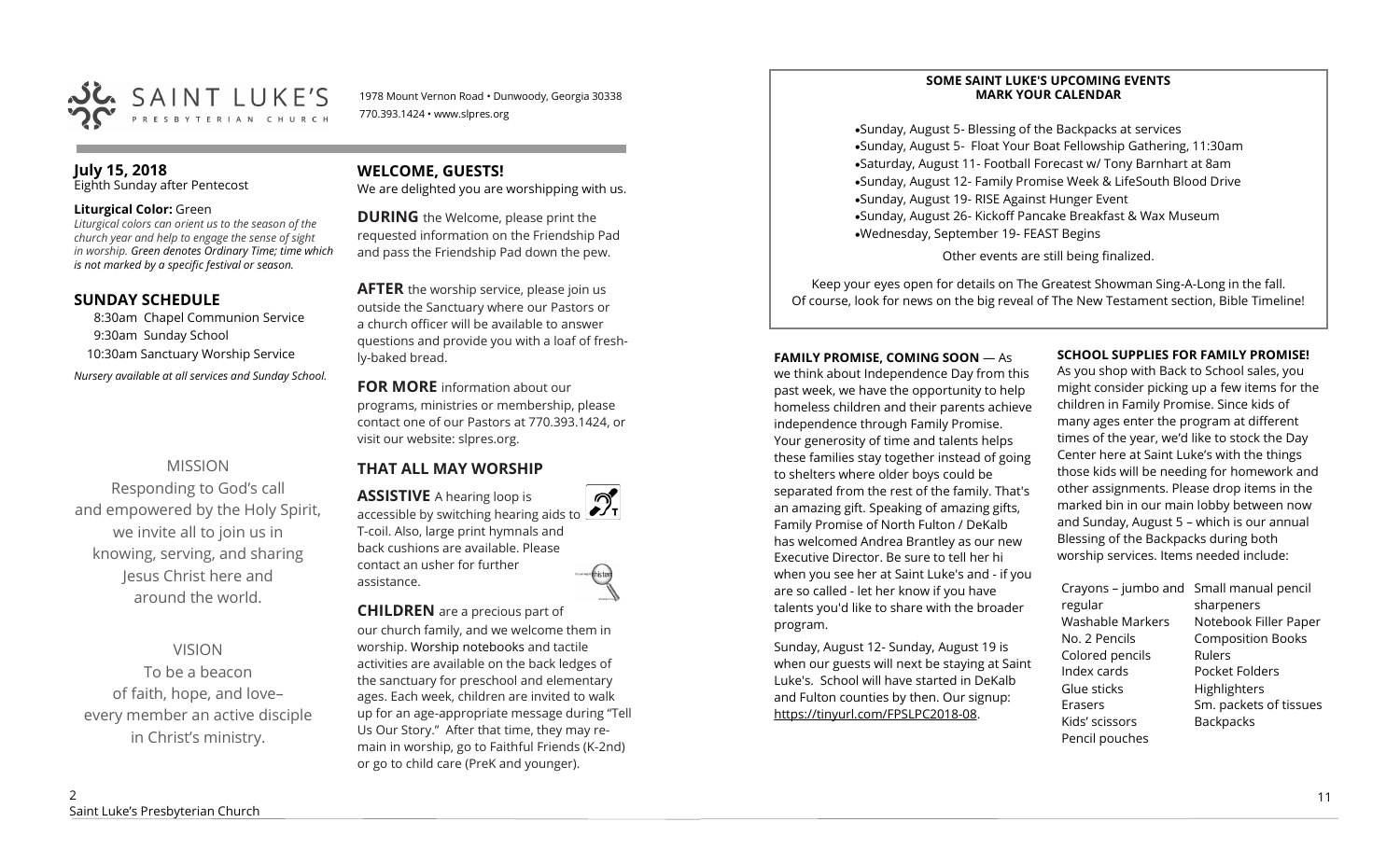# YOUTH MINISTRY

**Phil Brown philbrown@slpres.org / 770.393.1424 ext. 238**   $\_$  ,  $\_$  ,  $\_$  ,  $\_$  ,  $\_$  ,  $\_$  ,  $\_$  ,  $\_$  ,  $\_$  ,  $\_$  ,  $\_$  ,  $\_$  ,  $\_$  ,  $\_$  ,  $\_$  ,  $\_$  ,  $\_$  ,  $\_$  ,  $\_$  ,  $\_$  ,  $\_$  ,  $\_$  ,  $\_$  ,  $\_$  ,  $\_$  ,  $\_$  ,  $\_$  ,  $\_$  ,  $\_$  ,  $\_$  ,  $\_$  ,  $\_$  ,  $\_$  ,  $\_$  ,  $\_$  ,  $\_$  ,  $\_$  ,

## **HERE'S WHAT'S COMING UP IN YOUTH MINISTRY:**

#### **SUNDAY SCHOOL**

Next meeting dates for Sunday school are August 5 and August 12.

#### **NEW BABY NORA!**

You may have heard by now that Katherine Robeson (youth advisor extraordinaire) has a new baby! They would appreciate some meals. The family likes all foods and are not picky at all. Supplying meals is a very big help as the Robesons start this new adventure with Nora. Please see below website to sign up for a meal. Call Emily Ritzler with any questions about a meal at 404-234-4069.

To access Katherine Robeson's CareCalendar site, visit [https://www.carecalendar.org/](https://www.carecalendar.org/logon/271511) [logon/271511](https://www.carecalendar.org/logon/271511) and enter the following information in the appropriate spaces: Calendar ID : 271511 and Security code : 8728

# MUSIC MINISTRY

**Clair Maxwell clairmaxwell@slpres.org / 770.393.1424 ext. 227** 

 $\_$  , and the set of the set of the set of the set of the set of the set of the set of the set of the set of the set of the set of the set of the set of the set of the set of the set of the set of the set of the set of th

#### **SUMMER MUSIC**

Musicians are needed for our summer services at both 8:30 and 10:30 worship. Dates this year are through August 12. Soloists, instrumentalists and small groups are welcome. Contact Clair about Sundays when you could share your gifts.

## **In Preparation for Worship**

"Whoever you are, you are human. Wherever you are, you live in the world, which is just waiting for you to notice the holiness in it."

 *- Barbara Brown Taylor* **Gathering Prayer** 

**Prelude** Prelude *Dietrich Buxtehude*

**Chiming of the Hour**

## **Welcome and Announcements**

*If you are new to Saint Luke's today, welcome, we are so glad you are here! We have a gift of fresh bread we would love to give to you as a token of our gratitude. Please introduce yourself after worship to receive your welcome gift.*

*Please take the time now to fill out the Friendship Pads situated at the end of each pew. Write down your names and pass the pad down the pew, so that you may greet your pew neighbors by name and that we may know you are here.*

## **Call to Worship\*** 1 John 4:7,19

Leader: Beloved, let us love one another. **People: We love because God first loved us.**

**Hymn #316\*** Where Charity and Love Prevail

## **Call to Confession\***

Leader: The Lord be with you. **People: And also with you.** Leader: Let us pray.

## **Prayer of Confession\***

**God of grace, you have revealed your love and mercy time and time again,**

**yet we struggle to love in the way which you have commanded.**

## **Instead, we love selfishly,**

**we have not given to those who need what we have to offer,**

**we expect a return when we lend a hand,**

**we have failed to love our enemies as our neighbors.**

**Forgive us, open our hearts to love,** 

**and help us hold on to you….**(*Silence is kept for personal reflection.)*

Leader: Lord, in your mercy. **People: Hear our prayer. Amen.**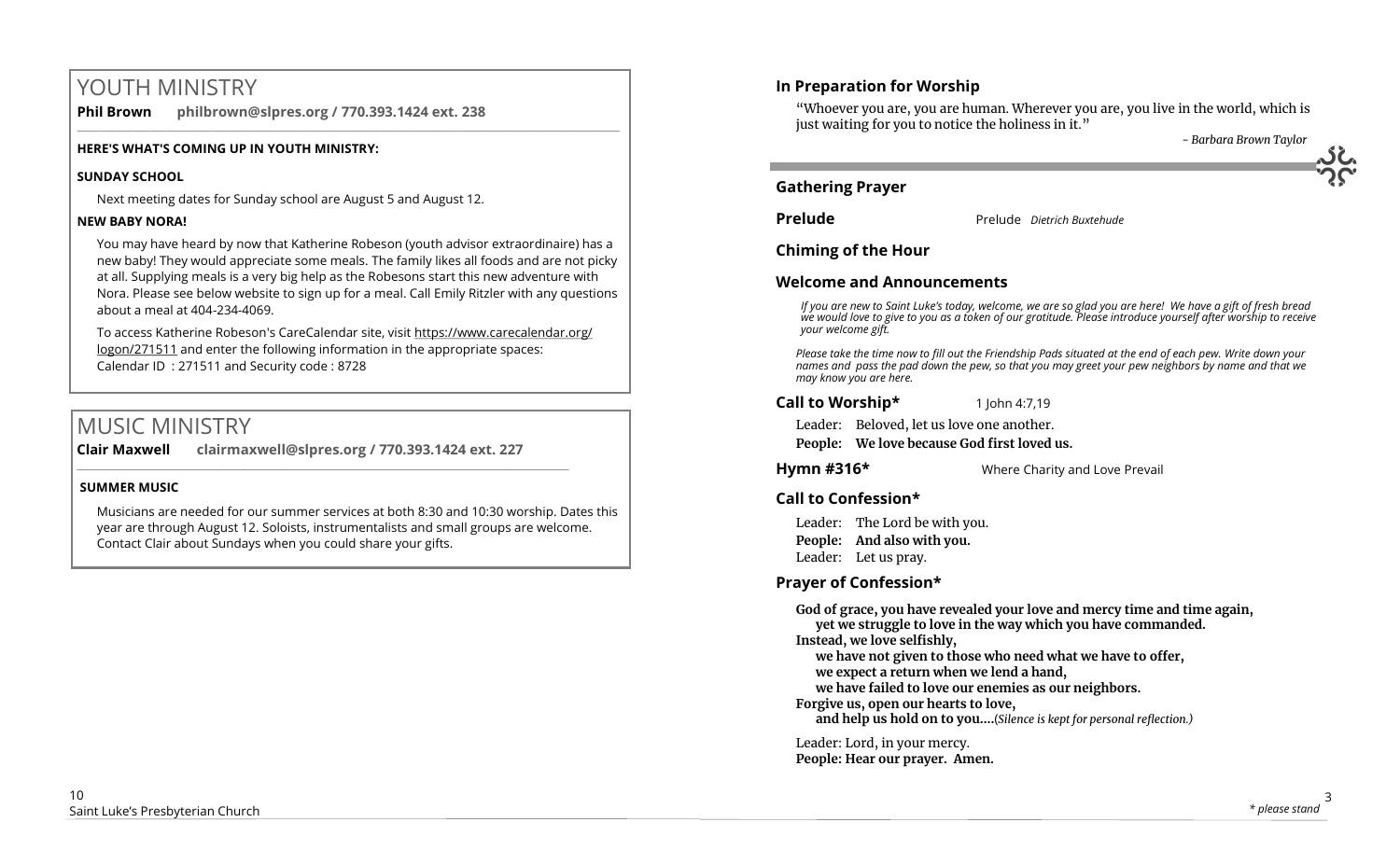## **Assurance of Forgiveness\***



## **Passing the Peace of Christ\***

Leader: May the peace of Christ be with you. **People: And also with you.** 

**Prayer for Illumination Andrea Price Andrea Price Andrea Price Andrea Price** 

**Scripture Readings** Luke 6:27-36, *page 60 of the New Testament* **Tell Us Our Story Shannon Dill Contract Contract Contract Contract Contract Contract Contract Contract Contract Contract Contract Contract Contract Contract Contract Contract Contract Contract Contract Contract Contra** *After Tell Us Our Story, parents may walk children 3 and younger to their classrooms in Sheppard Hall. Pre-K, 1st and 2nd graders may gather in the narthex, make a nametag, and follow your teacher up to The Harbor for a series of "Whirl" videos.* **Special Music If Music Be the Food of Love** Taylor Link, Soloist

*Henry Purcell* **If music be the food of love, sing on till I am filled with joy. For then my listening soul you move with pleasures that can never cloy. Your eyes, your mien, your tongue declare that you are music everywhere.**

**Sermon Example 3** The Music Move Your Enemies" **Example 2** Service Erin Rugh

**Hymn #62\*** Love the Lord Your God

S P L A S H ! CHILDREN'S MINISTRIES

**Catherine Anne Thomas cathomas@slpres.org / 770.393.1424 ext. 228 \_\_\_\_\_\_\_\_\_\_\_\_\_\_\_\_\_\_\_\_\_\_\_\_\_\_\_\_\_\_\_\_\_\_\_\_\_\_\_\_\_\_\_\_\_\_\_\_\_\_\_\_\_\_\_\_\_\_\_\_\_\_\_\_\_\_\_\_\_\_\_\_\_\_\_\_\_\_\_\_\_\_\_\_\_\_\_\_\_\_\_\_\_\_\_\_\_\_\_\_\_\_\_\_\_\_** 

#### **SUMMER SUNDAY SCHOOL FOR CHILDREN**

Ages 3 through Kindergarten will meet in Room 120 August 5 and August 12 for a series entitled, "God Helps Me"! 1st grade through 5th grade will prepare for "Are you Smarter than a 5th Grader?" with our House to House Adult Education Class. On August 12 the children will take on the parents in a competition showdown.

Since our kids' Sunday School classes are not meeting during the month of July, we will offer child care for kids whose parents would like to attend one of the adult classes meeting at 9:30am.

#### **HAPPY NEW YEAR!**

Yes, that's right. July is a great time to get adult leaders in place for our school year Sunday School classes. Leading children is a fun way to share faith with the younger members of our church family. We know you're busy. That's why we get enough adults in each class to "job share", which allows you to coordinate your own schedule with your class teaching partners. And if you're scheduled and something comes up, we can still make it work. You get all the appreciation with none of the guilt! You don't have to be an expert on Bible stories, either. We have the lessons planned and prepared. You just might learn something, too! Here are our age group needs:

#### **3'S, PREK, K – GODLY PLAY**

This wonderfully interactive, imaginative, and tactile way of telling stories is simply fascinating for young ones. As each story unfolds, there is always room for "wondering". Saint Luke's has a complete collection of the smooth hand-carved wood and felt pieces that combine to tell each story.

## **1 ST THROUGH 5TH GRADES – DIGGING INTO DISCIPLESHIP**

Though we divide into three different age groups,  $(1^{st}, 2^{nd}/3^{rd},$  and  $4^{th}/5^{th}$ ) each class will explore a different version of the same story each week. "Digging into Discipleship" allows kids to explore God's character as shown throughout the Bible so that they will discover what it means to reflect the heart of God in everyday life. Each lesson has a simple observation about God. For example, the observation might be "God Shows Grace". Our application would be "So We Show Grace." Each lesson is engaging, imaginative, and addresses a range of learning styles: science, games, discussion, crafts, and more.

*Needs vary by class; for more information – or to reserve your spot – please reach out to [cathomas@slpres.org.](mailto:cathomas@slpres.org)*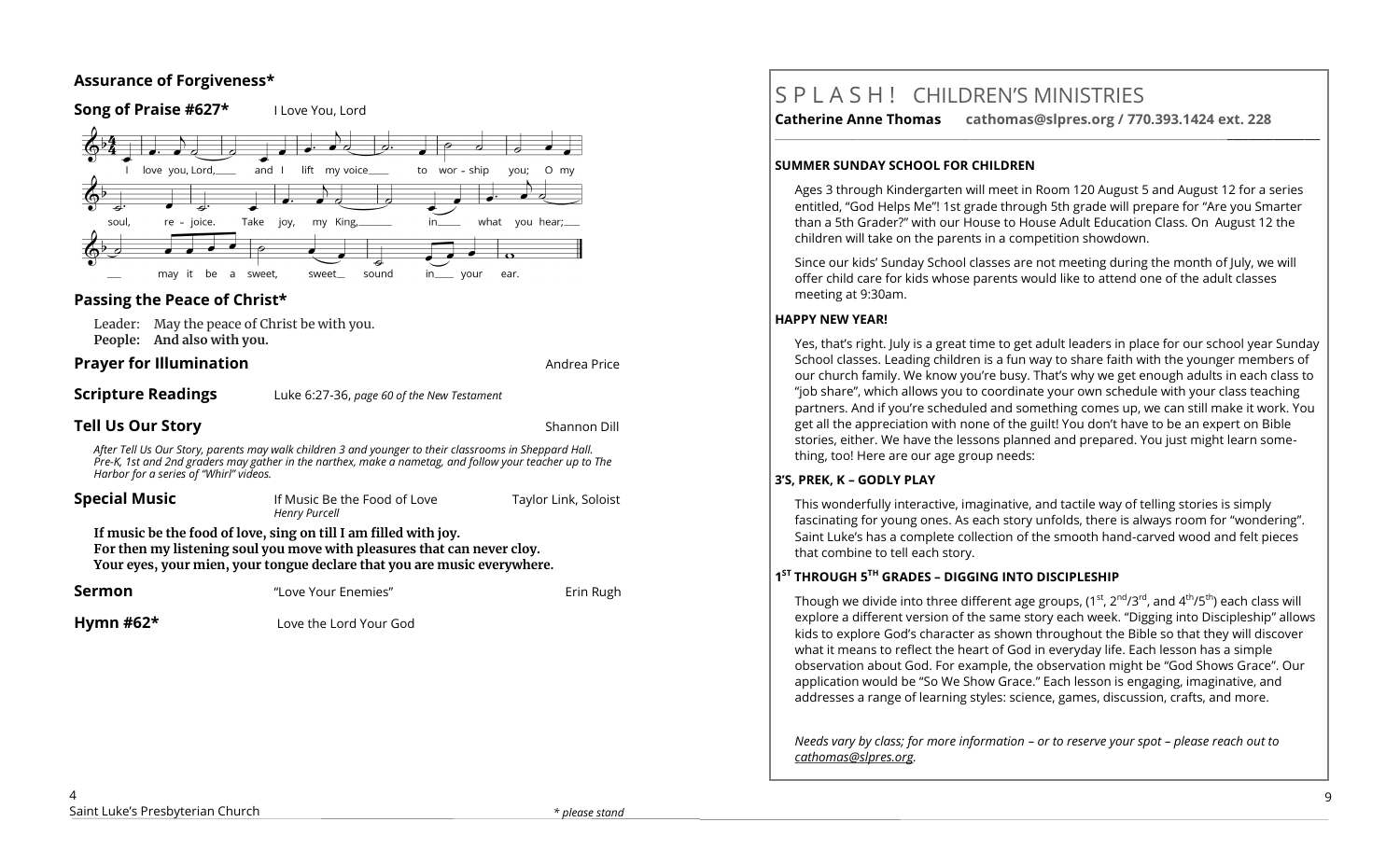# ADULT MINISTRY

**Shannon Dill shannondill@slpres.org / 770.393.1424 ext. 229** 

## **ADULT SUNDAY SCHOOL**

Individual classes have begun. Please see the website for a full description of each class. (http://slpres.org/program-ministries/adult-ministry/sunday-school)

 $\_$  ,  $\_$  ,  $\_$  ,  $\_$  ,  $\_$  ,  $\_$  ,  $\_$  ,  $\_$  ,  $\_$  ,  $\_$  ,  $\_$  ,  $\_$  ,  $\_$  ,  $\_$  ,  $\_$  ,  $\_$  ,  $\_$  ,  $\_$  ,  $\_$ 

Faith Foundations: Room 232 House to House: Room 203 Seasons of the Spirit: Room 231/233 Soul Food: Room 234/236

Summer schedule for each adult education class is noted below:

Faith Foundations meets all summer. House to House will be off June 17 through July 29. Resumes on August 5. Seasons of the Spirit will meet all summer. Soul Food will meet in June and July, but will take off August. Resumes August 26.

## **FRIDAY MORNING MEN'S BIBLE STUDY**

Fellowship and Bible study every Friday from 6:40-8am in the Parlor with Dan Joyce.

## **BIBLE STUDY: "WAYFARERS"**

Come join David, Shannon or Phil as this week's preacher leads a study of the scripture for the upcoming Sunday's worship. Meet on Wednesdays at 10am in the church library. Please note that Wayfarers will NOT meet on the four Wednesdays in July. The group will resume on Wednesday, August 1.

## **SUMMERTIME BREAK**

Please note that our Faith and Parenting Group, as well as, our Tavern Talks Group will take a small summertime break during the months of June and July. Many folks are traveling or just enjoying some less regularly scheduled time. Notices will be in Highlights and the Sunday bulletin when we resume in August!

Affirmation of Faith\* **Apostles'** Creed **I believe in God, the Father Almighty, Maker of heaven and earth, and in Jesus Christ, His only Son, our Lord; who was conceived by the Holy Ghost, born of the Virgin Mary, suffered under Pontius Pilate; was crucified, dead, and buried; he descended into hell; the third day he rose again from the dead; he ascended into heaven, and sitteth on the right hand of God the Father Almighty; from thence he shall come to judge the quick and the dead. I believe in the Holy Ghost; the holy catholic Church; the communion of saints; the forgiveness of sins; the resurrection of the body;** 

# **Prayers of the People**

**The Lord's Prayer Our Father, who art in heaven, hallowed be thy Name, thy kingdom come, thy will be done, on earth as it is in heaven. Give us this day our daily bread; and forgive us our debts, as we forgive our debtors; and lead us not into temptation, but deliver us from evil. For thine is the kingdom, and the power, and the glory, forever. Amen.**

**and the life everlasting. Amen.**